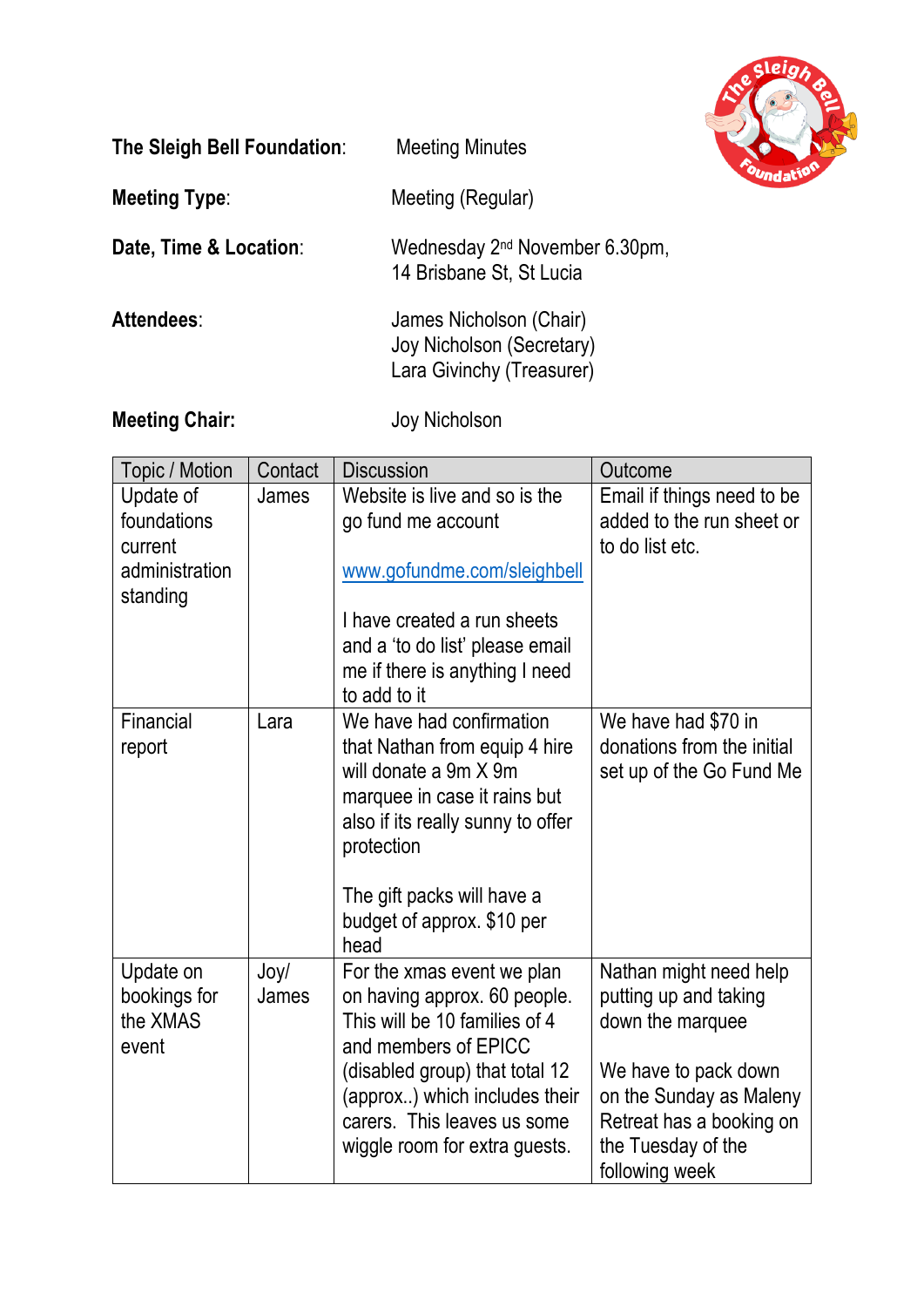|             |       | 36 gift bags will be budgeted   |                                              |
|-------------|-------|---------------------------------|----------------------------------------------|
|             |       | for 30 kids plus 6 EPICC        | James to send out                            |
|             |       | members but this may change     | confirmation emails to all                   |
|             |       | once we receive more RSVP's     | volunteers etc. to lock in                   |
|             |       |                                 | their services                               |
|             |       | Need to book the bungee run     |                                              |
|             |       | as we think this is better than | James to look for a                          |
|             |       | a bouncy castle for kids as the | polaroid camera for a                        |
|             |       | bungee run allows for           | photo booth                                  |
|             |       | teenagers too                   |                                              |
|             |       |                                 | Joy will be in charge of                     |
|             |       | We have volunteers now for      | the table decorations                        |
|             |       | Santa and an Elf on stilts      |                                              |
|             |       | (although we need to make       | Most decorations will                        |
|             |       | the silt pants)                 | come from wrapping up                        |
|             |       | We have a a facepainter         | boxes (piles of fake                         |
|             |       | confirmed for free/donation     | presents) and from our<br>own xmas tree etc. |
|             |       |                                 |                                              |
|             |       | We can use the Giant Garden     |                                              |
|             |       | Games at the retreat for free   |                                              |
|             |       |                                 |                                              |
|             |       | Marc is confirmed for the Poi   |                                              |
|             |       | demonstration and if we get     |                                              |
|             |       | long socks and tennis balls     |                                              |
|             |       | then everyone can have a go     |                                              |
|             |       |                                 |                                              |
|             |       | Chris to conduct buggy rides    | We need to dress the                         |
|             |       | and tours of thevenue to show   | buggy up on the day with                     |
|             |       | people the amazing view         | tinsel etc - Lara will do                    |
|             |       |                                 | this                                         |
| Update on   | James | Update on The Smith family is   | Joy to go and get the                        |
| invites and |       | that they have lined up some    | invites printed at office                    |
| families    |       | families and as soon as the     | works once they are                          |
|             |       | invites are completed we can    | finished asap                                |
|             |       | get them out so we can get      |                                              |
|             |       | some RSVPs                      |                                              |